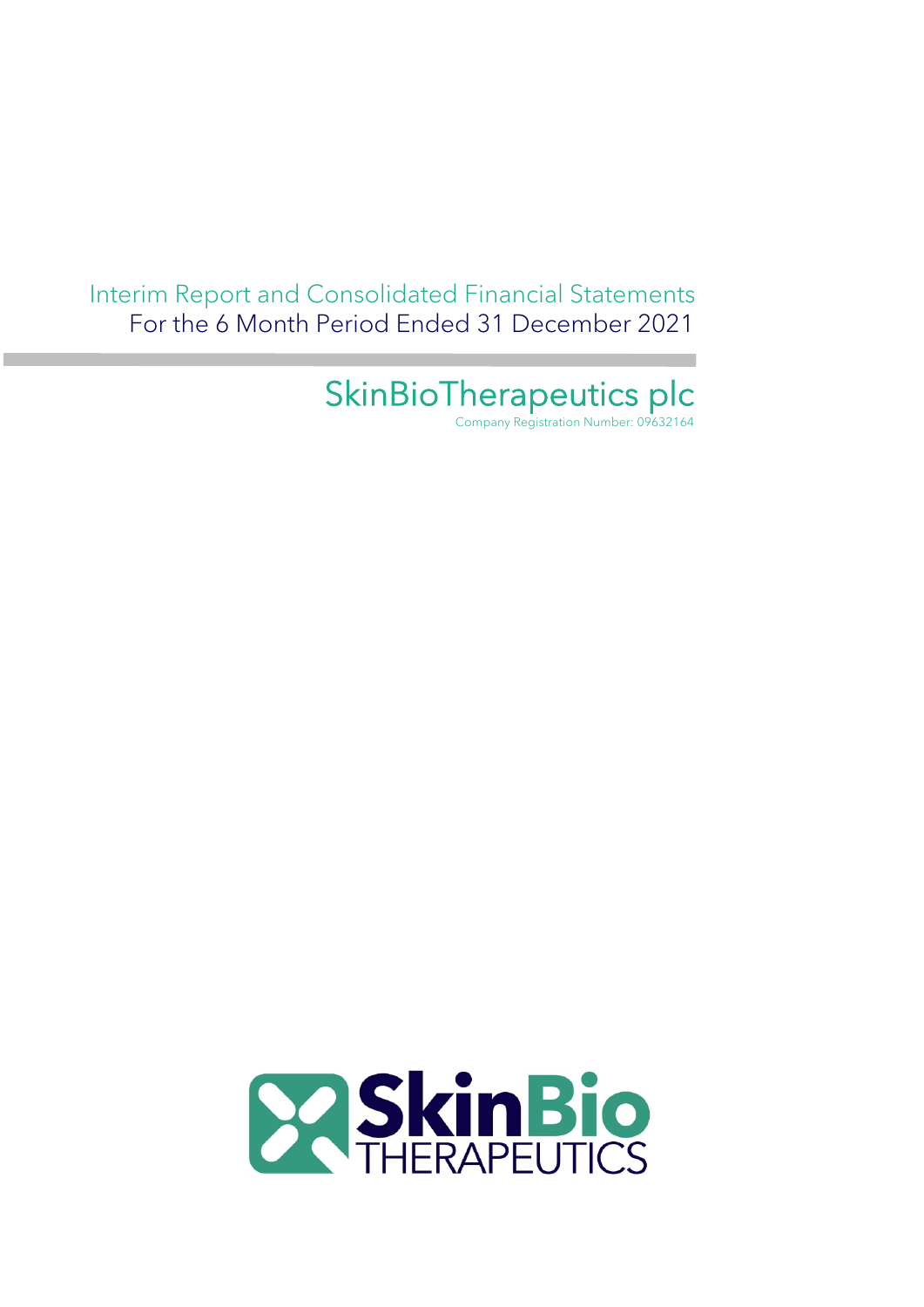# Chairman and Chief Executive's Statement

SkinBioTherapeutics was originally established and structured as a B2B business with a strategy to license its technology to industry partners. However, in response to the challenges of COVID-19, the Group pivoted the strategy by initiating and completing a successful human study and progressing to a direct-to-consumer (B2C) focus. This culminated in the 'soft launch' of its first product, AxisBiotix-Ps™, the probiotic food supplement, developed to help alleviate the symptoms associated with psoriasis, on World Psoriasis Day, 29 October 2021.

Since the calendar year end, the Group has concentrated on accelerating the second phase of its roll-out in the US and UK with a larger-scale multi-media marketing campaign using 'influencers' who themselves are psoriasis sufferers.

The challenge now is to expand the consumer marketing programmes and quickly build the customer base, with the associated recurring revenue stream. In addition, management is keen to push forward other strategic pillars, including the cosmetic active ingredient programme with Croda, and the oral and acne programmes.

### Financial review

The Group reported its first revenues during the period under review from the launch of AxisBiotix-Ps at the end of October 2021. In the two month period to 31 December 2021, AxisBiotix Limited recorded sales of £22k and a gross profit of £13k. Cost of sales includes the cost of product provided under the 'buy one get one free' introductory offer which ran from launch date to the middle of February 2022. Shipping costs are included within shipping and distribution costs of £10k and all products are shipped from a warehouse facility in the Netherlands, strategically located for distribution for the future European roll out. As shipping volumes increase the operating margin is forecast to improve, reflective of additional fixed cost recovery and thereafter as the Group considers actions such as bulk shipping to different geographies and onward local distribution.

Overall expenditure was in line with management's expectation. Research and development expenditure in the period was £397k (H1 2021: £205k) and included costs from the consumer study for AxisBiotix-Ps as well as the oral research programme initiated with the University of Manchester. Ongoing operating expenses were £765k (H1 2021: £423k), reflective of the Group transitioning from a virtual business to one with established infrastructure together with the marketing costs associated with the launch of AxisBiotix-Ps. Overall the Group made a loss from operations of £1,158k (H1 2021: £628k).

Operating cash burn during the period was £1,397k (H1 2021: £667k), consistent with the increased cost base detailed above and the initial AxisBiotix inventory procurement of £412k. The Group finished the six-month period to 31 December 2021 with a cash balance of £3.2m (H1 2021: £5.5m).

### Operational review

### *SkinBiotix Pillar (skincare/cosmetics)*

SkinBiotix is the Group's proprietary discovery platform and since November 2019 has been subject to an agreement with Croda Plc and its specialist cosmetic division Sederma, whereby Sederma is responsible for the development, manufacture and commercialisation of the SkinBiotix platform focusing specifically on the growing skincare actives market in consumer skincare indications. The Sederma agreement is limited to consumer 'active skincare' and therefore, SkinBioTherapeutics is able to develop its own line of cosmetic-related SkinBiotix products, based on Sederma's formulation, and continues to explore this opportunity.

Through the course of the collaboration, Sederma continues to identify additional potential scientific and marketing claims for the end ingredient. In parallel to the manufacturing scale-up process that Croda are progressing at its facility near Widnes, Sederma is continuing its lab work to further substantiate any additional potential claims.

Croda has engaged with its VIP clients and management continues to anticipate licensed royalty revenue generation by the end of  $2022$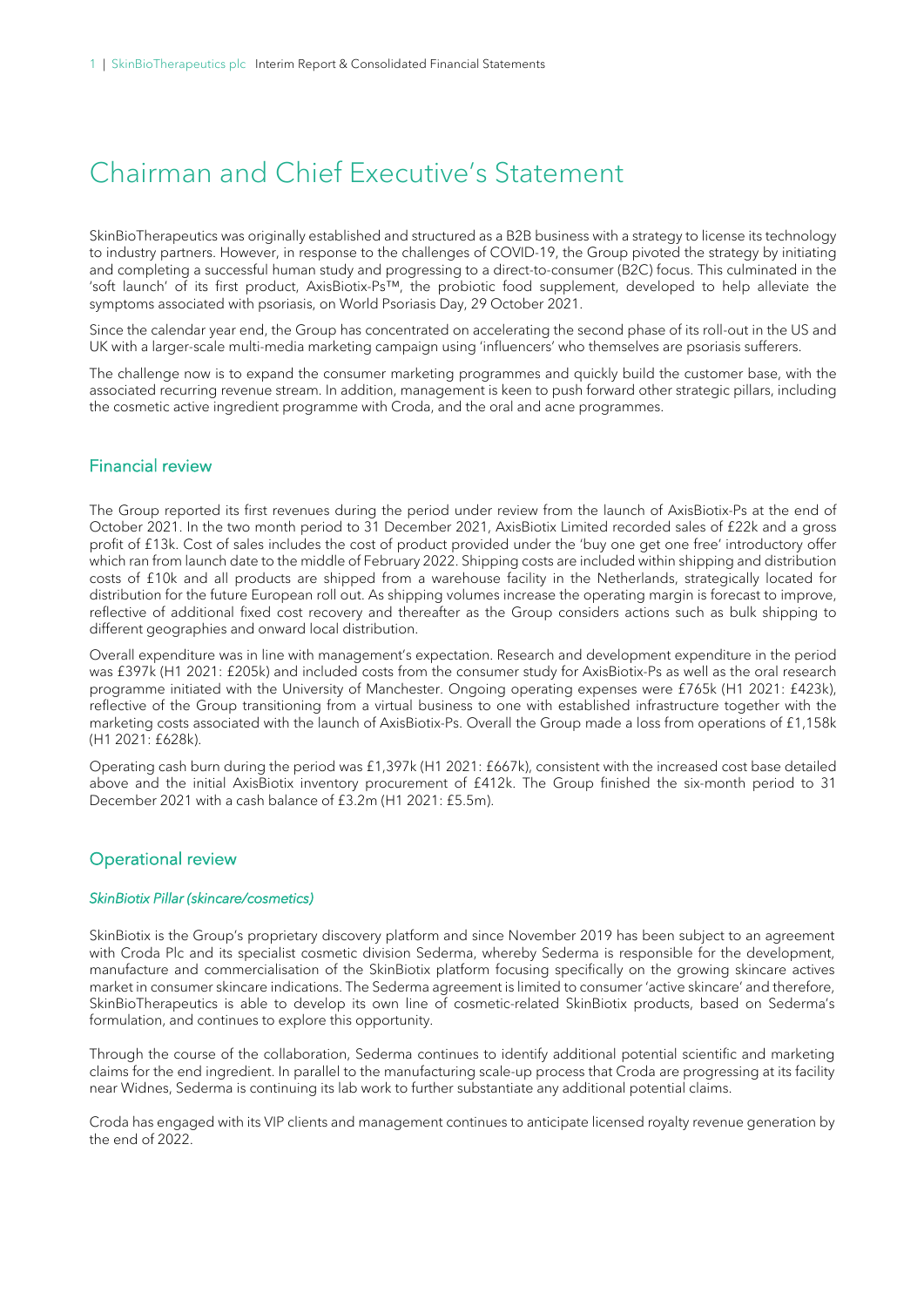#### *AxisBiotix Pillar (gut-skin axis)*

#### Psoriasis

AxisBiotix-Ps™ is a probiotic food supplement developed to help alleviate the symptoms associated with psoriasis. It is the first commercially launched product for the Group and pursues a 'direct to consumer' business model. Having been established as a B2B business originally, the Group is having to resource itself to support higher levels of engagement with end users. Traditionally, this activity would be covered by the licensee industry partner and in most cases incorporate significant marketing spend and activity. Whilst the psoriatic community is highly communicative with regards to the condition and its treatment there is a considerable level of engagement required to drive the desired level of market penetration.

When the management team was developing the product and the commercialisation strategy, it deliberately chose a 'soft' and controlled launch rather than a major, high profile one. Given the debilitating effect of the psoriatic condition where any disruption of supply could severely impact a customer, management was adamant that all the sales and distribution processes should be rigorously tested at controlled low volumes to enable the evolution of a continuous, scalable supply. Given the continuing Covid pandemic and other macropolitical events, the management believes this was the correct and prudent strategy.

The product is sold in boxes of 28 sachets with sufferers taking one sachet per day. Results from the consumer study indicated it can take 3-4 weeks for the benefits of AxisBiotix-Ps to be achieved and consequently during the launch period, customers received an additional box for free. The product can be bought as a single purchase (box of 28 sachets) or subscribed for on a 28 or 56 day cycle.

Since the period end, in February 2022 the Group initiated the second phase of its 'direct to consumer' commercialisation strategy which utilises 'influencers' who themselves are psoriasis sufferers to communicate with their followers through targeted social media, online advertising and video testimonials.

As of today, the Group has 10 influencers engaged on the programme. The influencers 'tell the story' of receiving the product, beginning to take it and the effects it has on their psoriatic symptoms. Management continues to engage with the influencers and introduce others as consumer engagement increases. At its heart, this campaign is about educating a community about the potential of probiotics in managing and supporting their psoriatic condition, and specifically raising awareness of AxisBiotix-Ps and the AxisBiotix brand.

The influencer activity, along with highly targeted Facebook/Instagram ads, created using the influencer content and their audience's data, started in February 2022. The influencers have, so far, posted once, showcasing the product and highlighting its benefits. The content has been delivered to over 100,000 of the influencers' followers and produced an extremely positive 20% overall "engagement rate".1 Facebook/Instagram adverts, created using the influencers content, maximising the overall campaign ROI, have so far generated over 3.5 million ad impressions reaching over 1.9 million individuals. In this same time period, although starting from a low base, the online store has seen a 287% increase in traffic, a 428% increase in social media referrals and a 335% increase in subscription sales, compared to the same period, prior to the activity starting.

Influencers are now due to post for a second time, to another 100,000+ followers, updating them on the success they have seen whilst using the product and the content is excellent. More influencers are being selected for phase two of this activity, which will start at the end of March 2022.

AxisBiotix-Ps has been launched initially in the UK and US, and management is currently exploring other markets, anticipating selling directly to consumer in other European countries and pursuing distributor opportunities for wider markets such as Asia. The management anticipates progressing both of these additional opportunities during the second half of 2022.

Although sales have been slow, the Board remains positive as to the efficacious nature of the product and consequently its long-term potential based on the consumer study and incoming positive testimonials from customers. As detailed above, the activity to support this level of engagement is in its early stages and it is difficult to estimate over what timeframe this can be achieved. As is common in B2C businesses, investing heavily in marketing and engagement activity will support the growth rate but will impact both the operating margin and cash position. Conversely, holding back on this type of activity lengthens the timeframe to achieving the goal.

 $1$  (Instagram average engagement is 0.81%).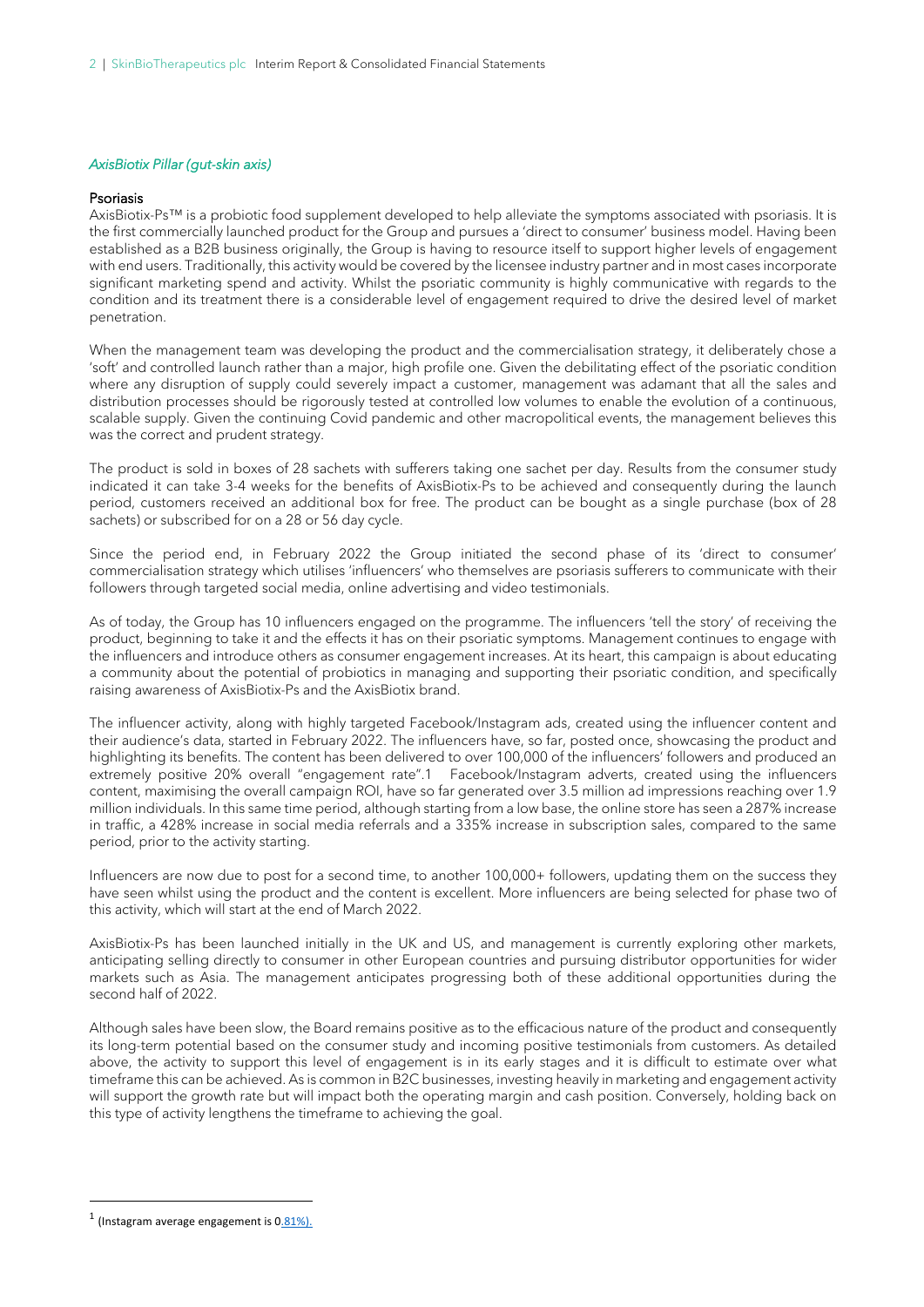#### Acne

Psoriasis was the first indication targeted to leverage the gut-skin axis and whilst AxisBiotix-Ps was designed specifically to alleviate the symptoms associated with psoriasis, study participants who suffered from conditions including acne, rosacea and eczema benefited from taking the product.

The Group is in the process of developing a new bacterial blend targeting acne and anticipates being able to initiate a consumer study during the course of 2022. Subject to a positive outcome from the study, the Group will then seek to commercialise the product and will assess its options for the most appropriate commercialisation strategy.

#### *MediBiotix Pillar (medtech applications e.g. woundcare)*

This channel is targeting the use of the Group's SkinBiotix technology in medical device applications. Eczema was identified as an initial target, and management now believes this is best targeted via a food supplement, leveraging the gut-skin axis in much the same way as AxisBiotix. Developing an eczema specific food supplement will be assessed alongside the other food supplement opportunities.

The Group continues to explore opportunities for the application of the SkinBiotix technology in the treatment of various classes of skin wounds. This is a complex area – the introduction of bacteria to an open wound – but one that offers significant opportunity. Management believes this is best achieved through a joint development agreement with a woundcare company and is continuing discussions in this regard.

#### *CleanBiotix Pillar (anti-infection)*

The area of healthcare acquired infections (HAI) and bacterial resistance remains an area of critical concern for healthcare providers and has been brought into sharp focus through the pandemic. Staphylococcus aureus (SA) is the most common and one of the most aggressive skin pathogens and is one of the major causes of HAI. The Group's SkinBiotix® technology has been shown to have significant capabilities in preventing SA from adhering to and growing on the skin and thus offers a potential route of protection from SA-induced healthcare acquired infections.

As with woundcare and MediBiotix, this is a challenging area both from technology and regulatory perspectives but equally offers significant opportunities. SkinBioTherapeutics continues discussions with several potential partners to work with to develop all aspects of this market channel.

### *Other Research Programmes*

The Group has two additional programmes of work underway at the University of Manchester.

The first programme is running until the end of 2023 and is focusing on how the microbiome can influence and rebalance the body's response to inflammation in skin health and skin disease.

The second and shorter of the two programmes is exploring the use of different bacteria, including SkinBioTherapeutics' proprietary lysate SkinBiotix, for oral health and wellbeing. This programme looks to identify strains of bacteria that can assist in the prevention of gum disease, tooth decay and halitosis that could ultimately be commercialised in a toothpaste or mouthwash.

#### *Board and management appointments*

Post period end, the Company announced the proposed directorate appointments of a new full time Chief Financial Officer and non executive director.

Manprit Singh Randhawa most recently worked as CFO at the leading educational technology firm, Juniper Education Group. Previously, he was CFO at Smoothwall and before then, at Onbone Oy, a medical technology business. It is proposed that Manprit will be taking over from Doug Quinn, SkinBioTherapeutics' current part-time CFO, upon Nominated Adviser confirmation of his appointment.

Danielle Bekker is to join the SkinBioTherapeutics Board as a non executive director. She brings experience in direct to consumer marketing, including a focus on the use of influencers and digital media in the FMCG (Fast Moving Consumer Goods) space having launched her own direct to consumer beverage business. She has a core set of skills that the Board believes will be invaluable to the Company as it commercialises its first product, AxisBiotix-Ps™, and subsequent products e.g. to address acne. She also has strong supply chain management and governance skills, having worked with big corporates as well as ecommerce skills developed by founding her own business in the drinks industry.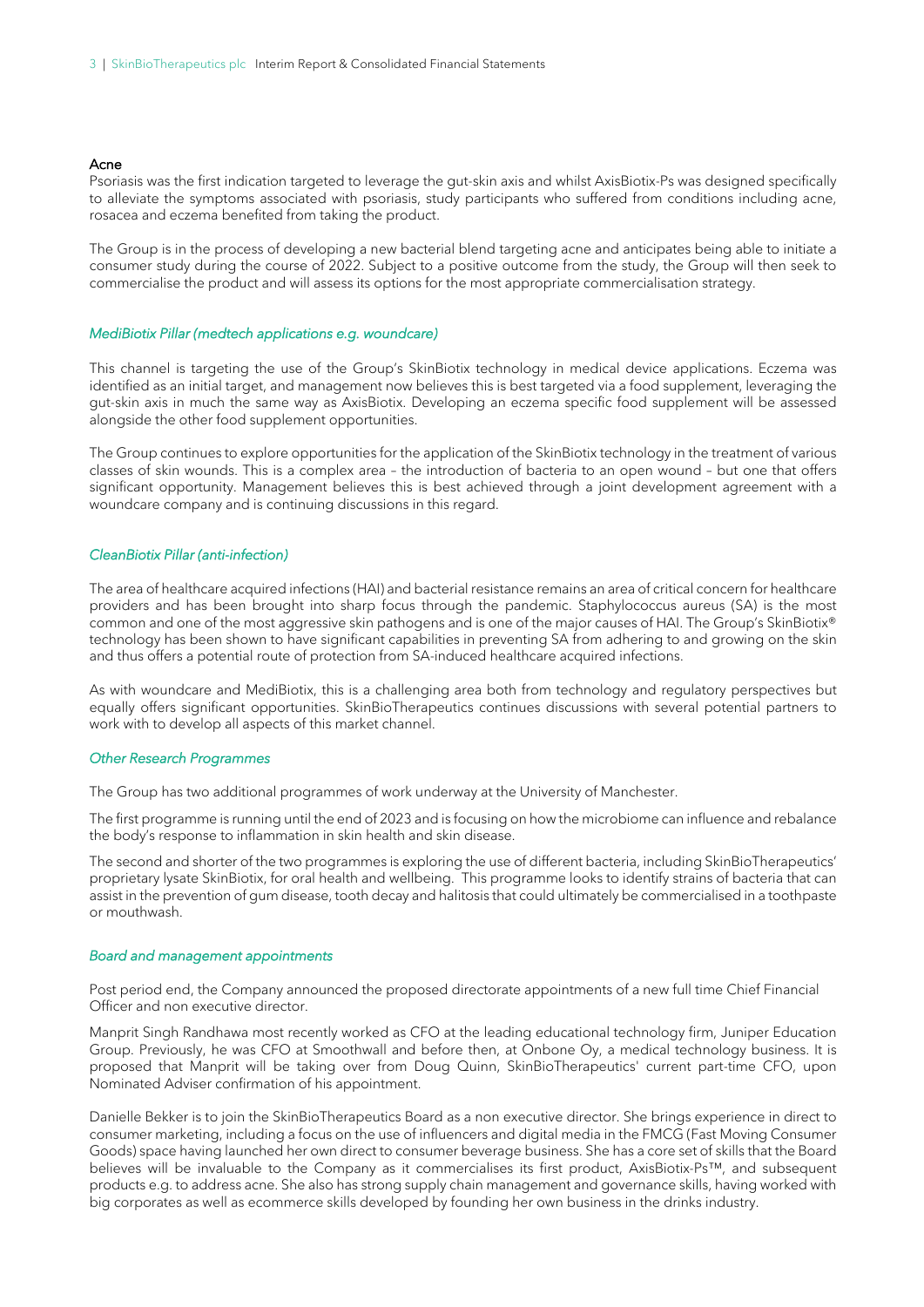### **Outlook**

It is only five months since SkinBioTherapeutics launched its first product and began generating revenue. The Group has transitioned from a soft launch to an engagement programme with social media influencers who are themselves psoriatic sufferers. Early results, both in terms of the product benefit with the influencers and the engagement with their followers are very promising. How soon social media engagement converts to purchasing customers is still to be seen.

Given the low subscriber levels prior to implementing any significant marketing spend, the Company expects its revenue for the full year to be materially below market expectations. However, without having implemented its full marketing campaign it is not possible to predict at this time the quantum of the impact on sales. The board remains confident in the effectiveness of the product and its long term market potential.

Beyond AxisBiotix-Ps, the Group has a broad base of technologies and during the remainder of 2022, management is looking to Sederma's launch of SkinBiotix as a cosmetic ingredient, the outcomes from the oral programme with the University of Manchester and the resultant early engagement with potential commercial partners. The Group also aims to complete the formulation of the food supplement to address acne and initiate a study. Finally, once the regulatory due diligence is completed, the Group looks forward to welcoming the proposed appointees, Manprit Singh Randhawa as the new full time CFO and Danielle Bekker as non executive director.

Martin Hunt (Non-executive Chairman) Stuart J. Ashman (Chief Executive Officer)

28 March 2022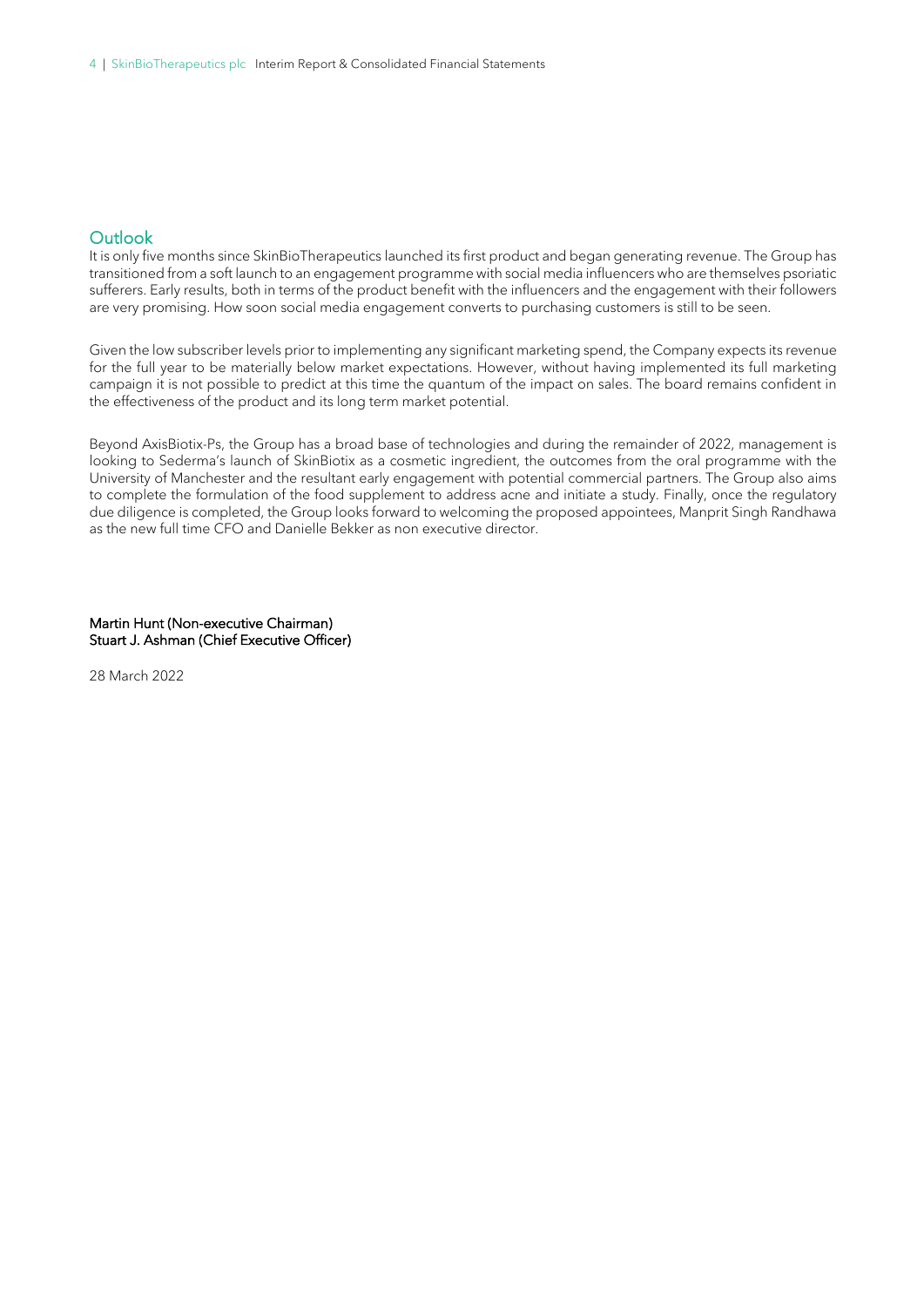# Consolidated Statement of Comprehensive Income

For the 6 months ended 31 December 2021

|                                          | <b>Notes</b> | 6 months to<br>31 Dec 2021<br><b>Unaudited</b> | 6 months to<br>31 Dec 2020<br>Unaudited | 12 months to<br>30 Jun 2021<br>Audited |
|------------------------------------------|--------------|------------------------------------------------|-----------------------------------------|----------------------------------------|
|                                          |              | £                                              | £                                       | £                                      |
| Continuing operations                    |              |                                                |                                         |                                        |
| Revenue                                  |              | 21,949                                         |                                         |                                        |
| Cost of sales                            |              | (8,560)                                        |                                         |                                        |
| Gross profit                             |              | 13,389                                         |                                         |                                        |
| Selling and distribution                 |              | (10, 408)                                      |                                         |                                        |
| Research and development                 |              | (396, 695)                                     | (205, 027)                              | (505,627)                              |
| Operating expenses                       |              | (764, 750)                                     | (423, 214)                              | (991, 481)                             |
| Loss from operations                     |              | (1, 158, 464)                                  | (628, 241)                              | (1,497,108)                            |
| Finance costs                            |              | (5,274)                                        |                                         | (926)                                  |
| Loss before taxation                     |              | (1, 163, 738)                                  | (628, 241)                              | (1,498,034)                            |
| Taxation                                 | 4            | 88,812                                         | 47,664                                  | 65,065                                 |
| Loss for the period                      |              | (1,074,926)                                    | (580, 577)                              | (1,432,969)                            |
| Total comprehensive loss for the period  |              | (1,074,926)                                    | (580, 577)                              | (1,432,969)                            |
| Basic and diluted loss per share (pence) | 5            | (0.69)                                         | (0.44)                                  | (0.98)                                 |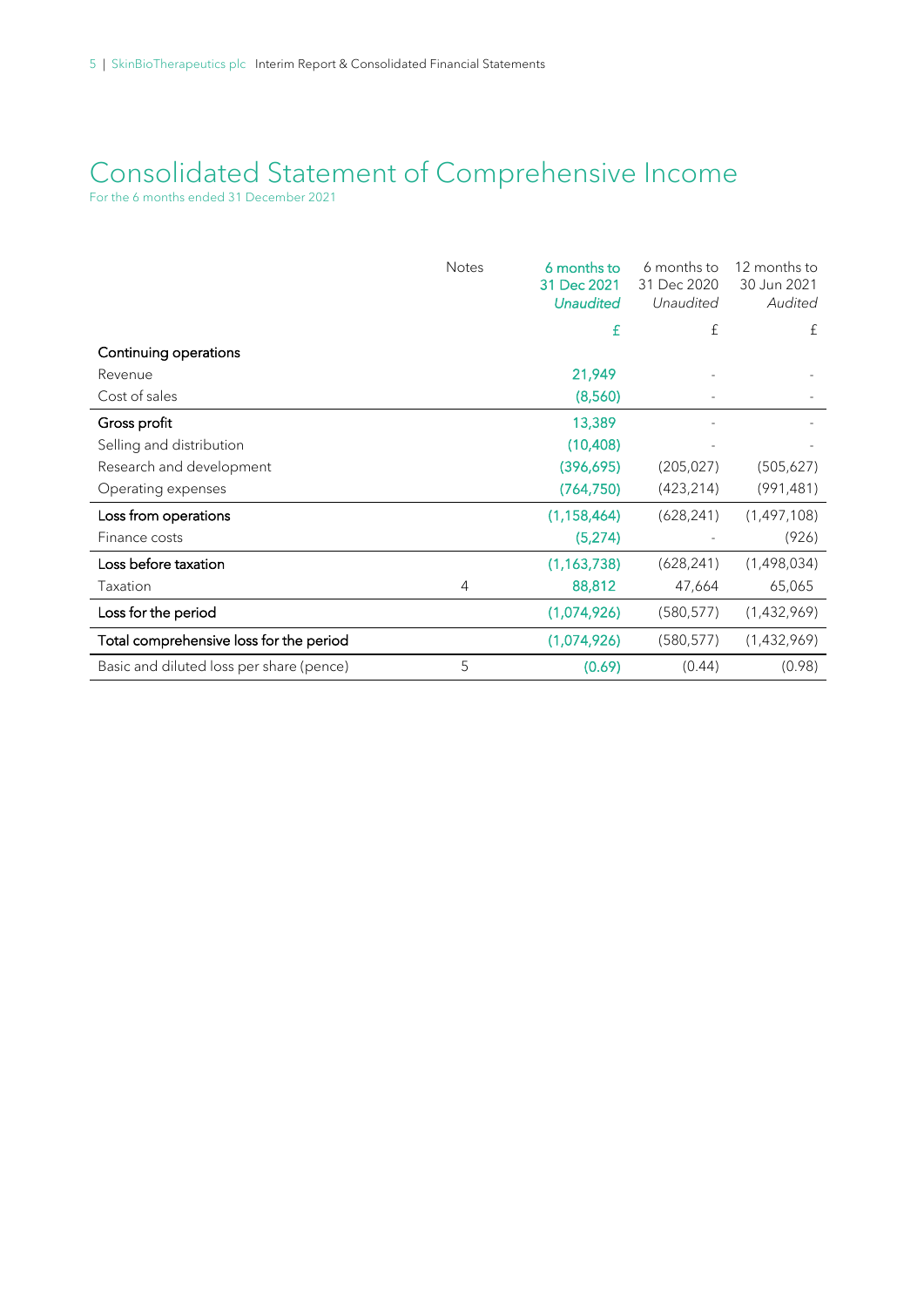# Consolidated Statement of Financial Position

As at 31 December 2021

|                               | Note | As at<br>31 Dec 2021<br><b>Unaudited</b> | As at<br>31 Dec 2020<br>Unaudited | As at<br>30 Jun 2021<br>Audited |
|-------------------------------|------|------------------------------------------|-----------------------------------|---------------------------------|
|                               |      | £                                        | £                                 | £                               |
| <b>ASSETS</b>                 |      |                                          |                                   |                                 |
| Non-current assets            |      |                                          |                                   |                                 |
| Right-of-use assets           |      | 128,752                                  |                                   | 143,328                         |
| Intangible assets             |      | 570,478                                  | 471,316                           | 528,941                         |
| Total non-current assets      |      | 699,230                                  | 471,316                           | 672,269                         |
| <b>Current assets</b>         |      |                                          |                                   |                                 |
| Inventories                   |      | 412,064                                  |                                   |                                 |
| Trade and other receivables   |      | 191,893                                  | 56,975                            | 268,946                         |
| Corporation tax receivable    |      | 156,106                                  | 166,426                           | 183,828                         |
| Cash and cash equivalents     |      | 3,153,631                                | 5,482,741                         | 4,609,889                       |
| Total current assets          |      | 3,913,694                                | 5,706,142                         | 5,062,663                       |
| <b>Total assets</b>           |      | 4,612,924                                | 6,177,458                         | 5,734,932                       |
| <b>EQUITY AND LIABILITIES</b> |      |                                          |                                   |                                 |
| Equity                        |      |                                          |                                   |                                 |
| Capital and reserves          |      |                                          |                                   |                                 |
| Called up share capital       | 6    | 1,567,802                                | 1,558,899                         | 1,567,802                       |
| Share premium                 |      | 8,758,037                                | 8,686,812                         | 8,758,037                       |
| Other reserves                |      | 405,914                                  | 442,790                           | 384,612                         |
| Accumulated deficit           |      | (6,570,119)                              | (4,722,929)                       | (5,495,193)                     |
| Total equity                  |      | 4,161,634                                | 5,965,572                         | 5,215,258                       |
| <b>Liabilities</b>            |      |                                          |                                   |                                 |
| Non-current liabilities       |      |                                          |                                   |                                 |
| Lease liabilities             |      | 101,473                                  |                                   | 114,780                         |
| Total non-current liabilities |      | 101,473                                  |                                   | 114,780                         |
| <b>Current liabilities</b>    |      |                                          |                                   |                                 |
| Trade and other payables      |      | 323,723                                  | 211,886                           | 379,820                         |
| Lease liabilities             |      | 26,094                                   |                                   | 25,074                          |
| Total current liabilities     |      | 349,817                                  | 211,886                           | 404,894                         |
| <b>Total liabilities</b>      |      | 451,290                                  | 211,886                           | 519,674                         |
| Total equity and liabilities  |      | 4,612,924                                | 6,177,458                         | 5,734,932                       |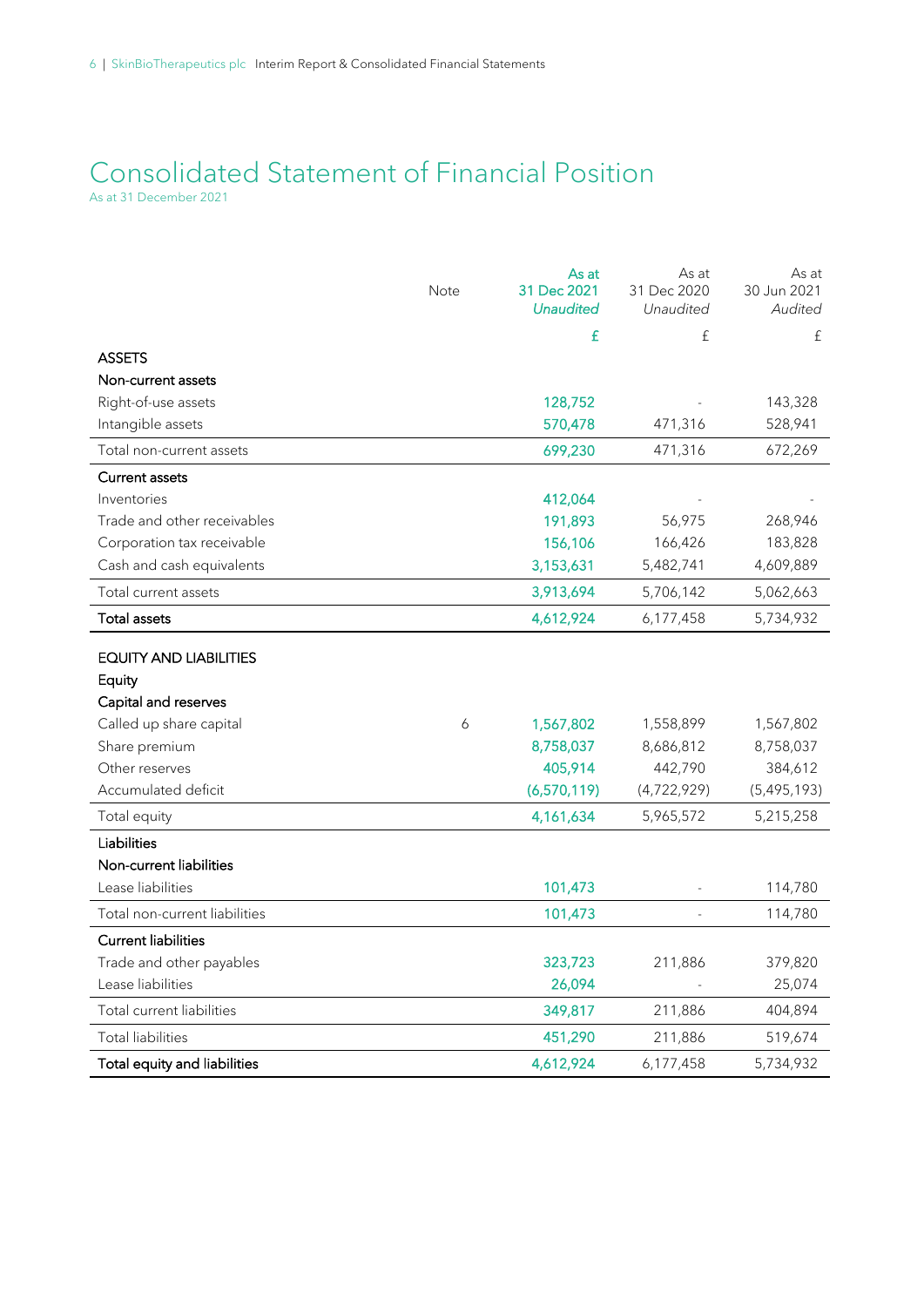# Consolidated Statement of Cash Flows

For the 6 months ended 31 December 2021

|                                                          | 6 months to<br>31 Dec 2021 | 6 months to<br>31 Dec 2020 | 12 months to<br>30 Jun 2021 |
|----------------------------------------------------------|----------------------------|----------------------------|-----------------------------|
|                                                          | <b>Unaudited</b>           | Unaudited                  | Audited                     |
|                                                          | £                          | £                          | £                           |
| Cash flows from operating activities                     |                            |                            |                             |
| Loss before tax for the period                           | (1, 163, 738)              | (628, 241)                 | (1,498,034)                 |
| Depreciation of property, plant and equipment            |                            | 1,700                      | 1,700                       |
| Right-of-use assets depreciation and interest            | 19,850                     |                            | 3,355                       |
| Share based payments charge                              | 21,302                     | 39,307                     | 61,257                      |
|                                                          | (1, 122, 586)              | (587, 234)                 | (1,431,722)                 |
| Changes in working capital                               |                            |                            |                             |
| (Increase) in inventories                                | (412,064)                  |                            |                             |
| (Increase)/decrease in trade and other receivables       | 77,053                     | 13,647                     | (198, 324)                  |
| Increase/(decrease) in trade and other payables          | (56,097)                   | (92, 935)                  | 74,999                      |
| Cash used in operations                                  | (391, 108)                 | (79, 288)                  | (123, 325)                  |
| Interest paid                                            | (5,274)                    |                            |                             |
| Taxation received                                        | 116,534                    |                            |                             |
| Net cash used in operating activities                    | (1,402,434)                | (666, 522)                 | (1, 555, 047)               |
| Cash flows from investing activities                     |                            |                            |                             |
| Purchase of IP                                           | (41, 537)                  | (50, 778)                  | (108, 403)                  |
| Purchase of right-of-use assets                          |                            |                            | (3,902)                     |
| Net cash used in investing activities                    | (41,537)                   | (50, 778)                  | (112, 305)                  |
| Cash flows from financing activities                     |                            |                            |                             |
| Net proceeds from issue of shares                        |                            | 4,040,987                  | 4,121,114                   |
| Lease payments made                                      | (12, 287)                  |                            | (2,927)                     |
| Net cash generated by financing activities               | (12, 287)                  | 4,040,987                  | 4,118,187                   |
| Net increase/(decrease) in cash and cash equivalents     | (1,456,258)                | 3,323,687                  | 2,450,835                   |
| Cash and cash equivalents at the beginning of the period | 4,609,889                  | 2,159,054                  | 2,159,054                   |
| Cash and cash equivalents at the end of the period       | 3,153,631                  | 5,482,741                  | 4,609,889                   |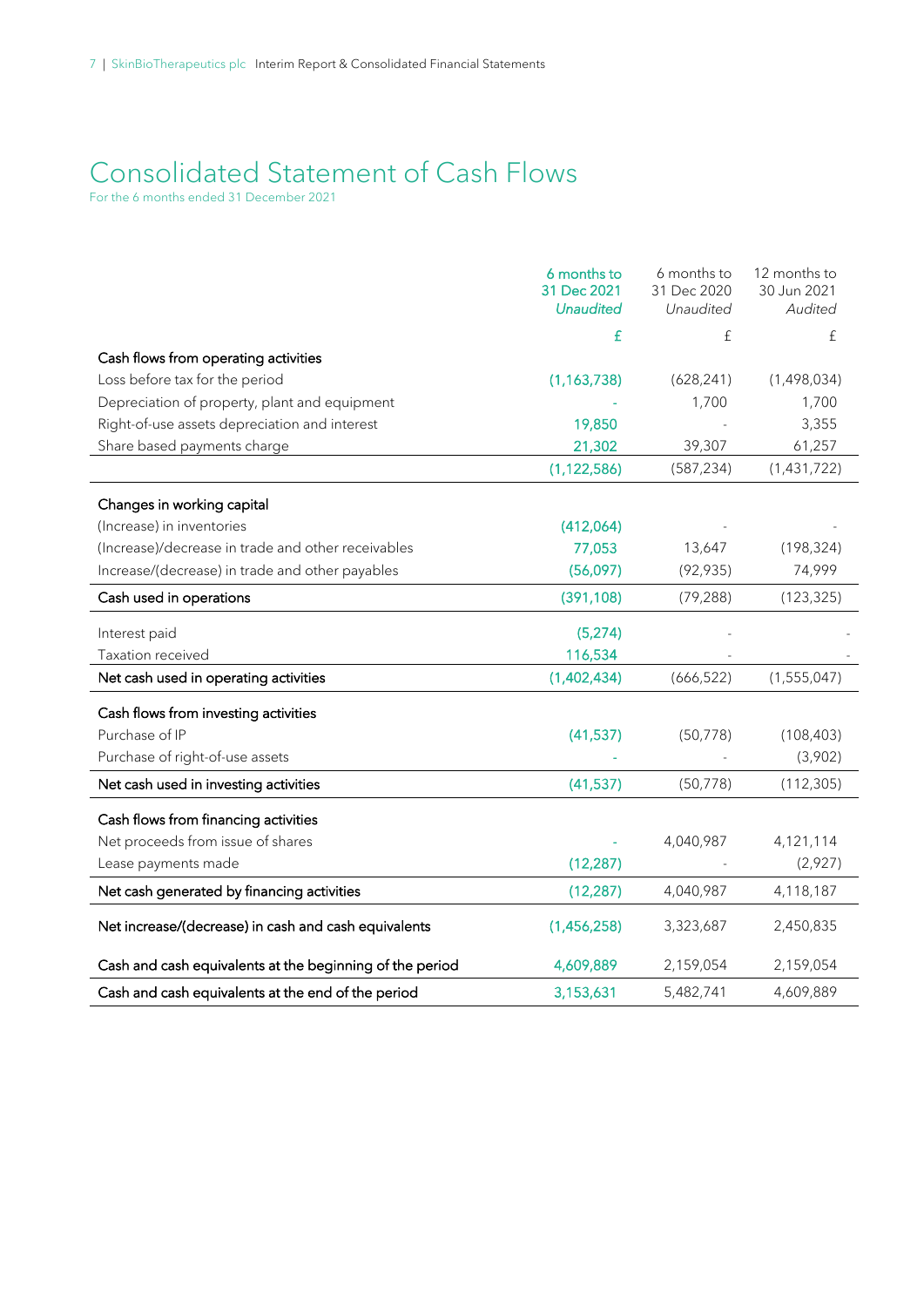# Consolidated Statement of Changes in Equity

For the 6 months ended 31 December 2021

|                            | Share<br>capital | <b>Share</b><br>premium | Other<br>reserves | Retained<br>earnings | Total       |
|----------------------------|------------------|-------------------------|-------------------|----------------------|-------------|
|                            | £                | £                       | £                 | £                    | £           |
|                            |                  |                         |                   |                      |             |
| As at 1 Jul 2020           | 1,280,835        | 4,923,890               | 403,483           | (4, 142, 352)        | 2,465,856   |
| Loss for the period        |                  |                         |                   | (580, 577)           | (580, 577)  |
| Issue of shares            | 278,064          | 4,170,964               |                   |                      | 4,449,028   |
| Costs of share issue       |                  | (408, 042)              |                   |                      | (408, 042)  |
| Share-based payments       |                  |                         | 39,307            |                      | 39,307      |
| As at 31 Dec 2020          | 1,558,899        | 8,686,812               | 442,790           | (4,722,929)          | 5,965,572   |
| As at 1 Jan 2021           | 1,558,899        | 8,686,812               | 442,790           | (4,722,929)          | 5,965,572   |
| Loss for the period        |                  |                         |                   | (852, 392)           | (852, 392)  |
| Issue of shares            | 8,903            | 71,225                  |                   |                      | 80,128      |
| Exercise of share warrants |                  |                         | (80, 128)         | 80,128               |             |
| Share-based payments       |                  |                         | 21,950            |                      | 21,950      |
| As at 30 Jun 2021          | 1,567,802        | 8,758,037               | 384,612           | (5,495,193)          | 5,215,258   |
| As at 1 Jul 2021           | 1,567,802        | 8,758,037               | 384,612           | (5,495,193)          | 5,215,258   |
| Loss for the period        |                  |                         |                   | (1,074,926)          | (1,074,926) |
| Share-based payments       |                  |                         | 21,302            |                      | 21,302      |
| As at 31 Dec 2021          | 1,567,802        | 8,758,037               | 405,914           | (6,570,119)          | 4,161,634   |

Share capital is the amount subscribed for shares at nominal value.

Share premium is the amount subscribed for share capital in excess of nominal value.

Other reserves arise from share options granted and exercised.

Retained earnings represents accumulated profit or losses to date.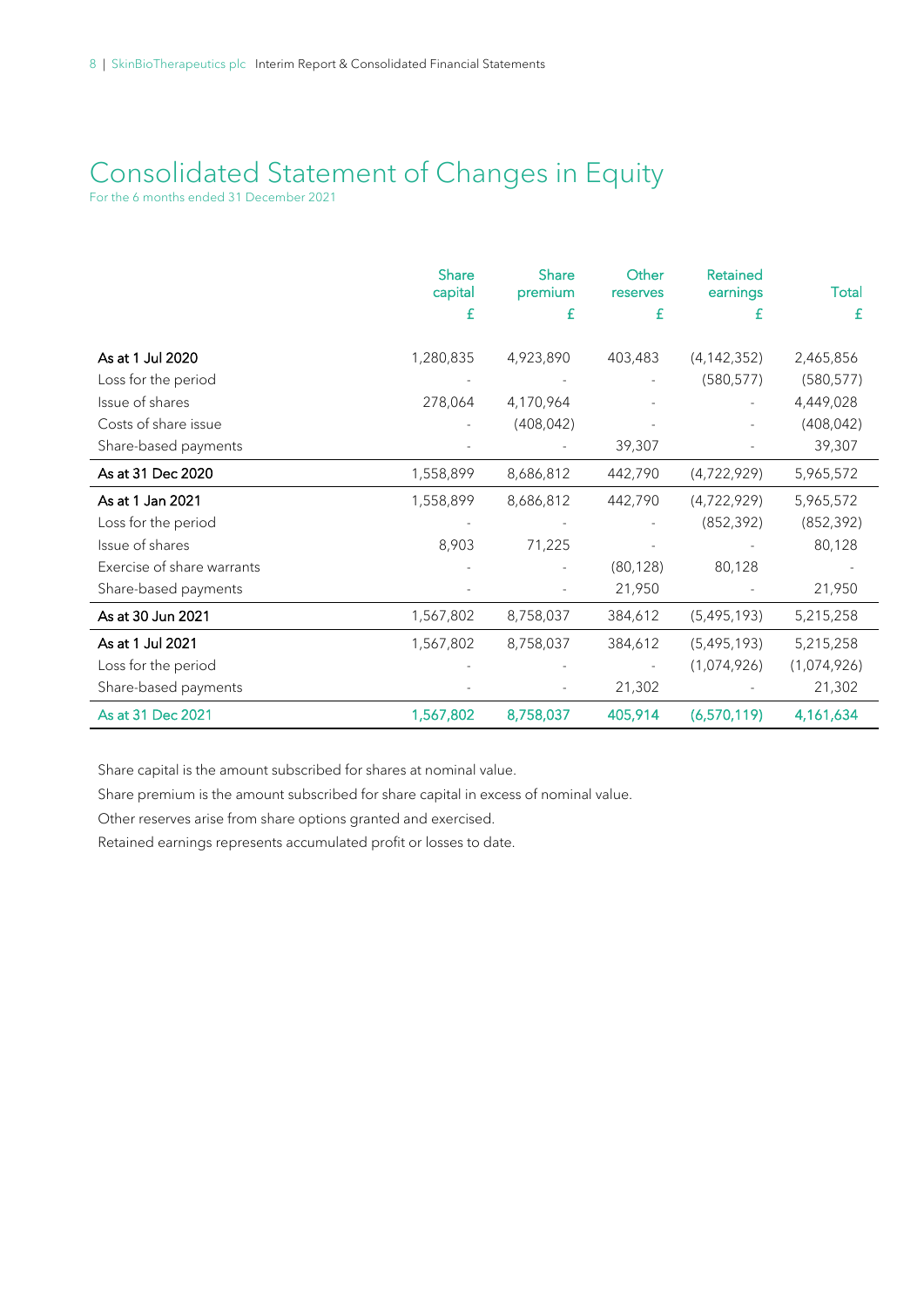# Notes to the Consolidated Financial Statements

For the 6 months ended 31 December 2021

# 1. General information

SkinBioTherapeutics plc is a public limited company incorporated in England under the Companies Act and quoted on the AIM market of the London Stock Exchange (AIM: SBTX). The address of its registered office is 15 Silk House, Park Green, Macclesfield, SK11 7QJ.

The principal activity of the Group is the identification and development of technology that harnesses the human microbiome to improve health.

The financial information set out in this half yearly report does not constitute statutory accounts as defined in Section 434 of the Companies Act 2006. The statutory financial statements for the year ended 30 June 2021, prepared under International Financial Reporting Standards ("IFRS"), have been filed with the Registrar of Companies. The auditor's report on those financial statements was unqualified and did not contain statements under Sections 498(2) and 498 (3) of the Companies Act 2006.

Copies of the annual statutory accounts and the Interim Report can be found on the Company's website at www.skinbiotherapeutics.com.

### 2. Significant accounting policies and basis of preparation

### 2.1 Statement of compliance

This Interim Report has been prepared using the historical cost convention, on a going concern basis and in accordance with International Financial Reporting Standards ("IFRS") as adopted by the European Union, IFRS Interpretations Committee (IFRIC) and the Companies Act 2006 applicable to companies reporting under IFRS, using accounting policies which are consistent with those set out in the financial statements for the year ended 30 June 2021.

### 2.2 Application of new and revised International Financial Reporting Standards (IFRSs)

There are no IFRSs or IFRIC interpretations that are effective for the first time in this financial period that would be expected to have a material impact on the Group.

## 3. Segmental reporting

In the opinion of the Directors, the Group has one class of business, in two geographical areas, namely that of the identification and development of technology that harnesses the human microbiome to improve health.

| Revenue analysed by geographical market | 6 months to<br>31 Dec 2021 | 6 months to<br>31 Dec 2020 | 12 months to<br>30 Jun 2021 |
|-----------------------------------------|----------------------------|----------------------------|-----------------------------|
|                                         |                            |                            |                             |
| UK                                      | 16,860                     | $\overline{\phantom{a}}$   |                             |
| US.                                     | 5,089                      | $\sim$                     |                             |
|                                         | 21.949                     |                            |                             |